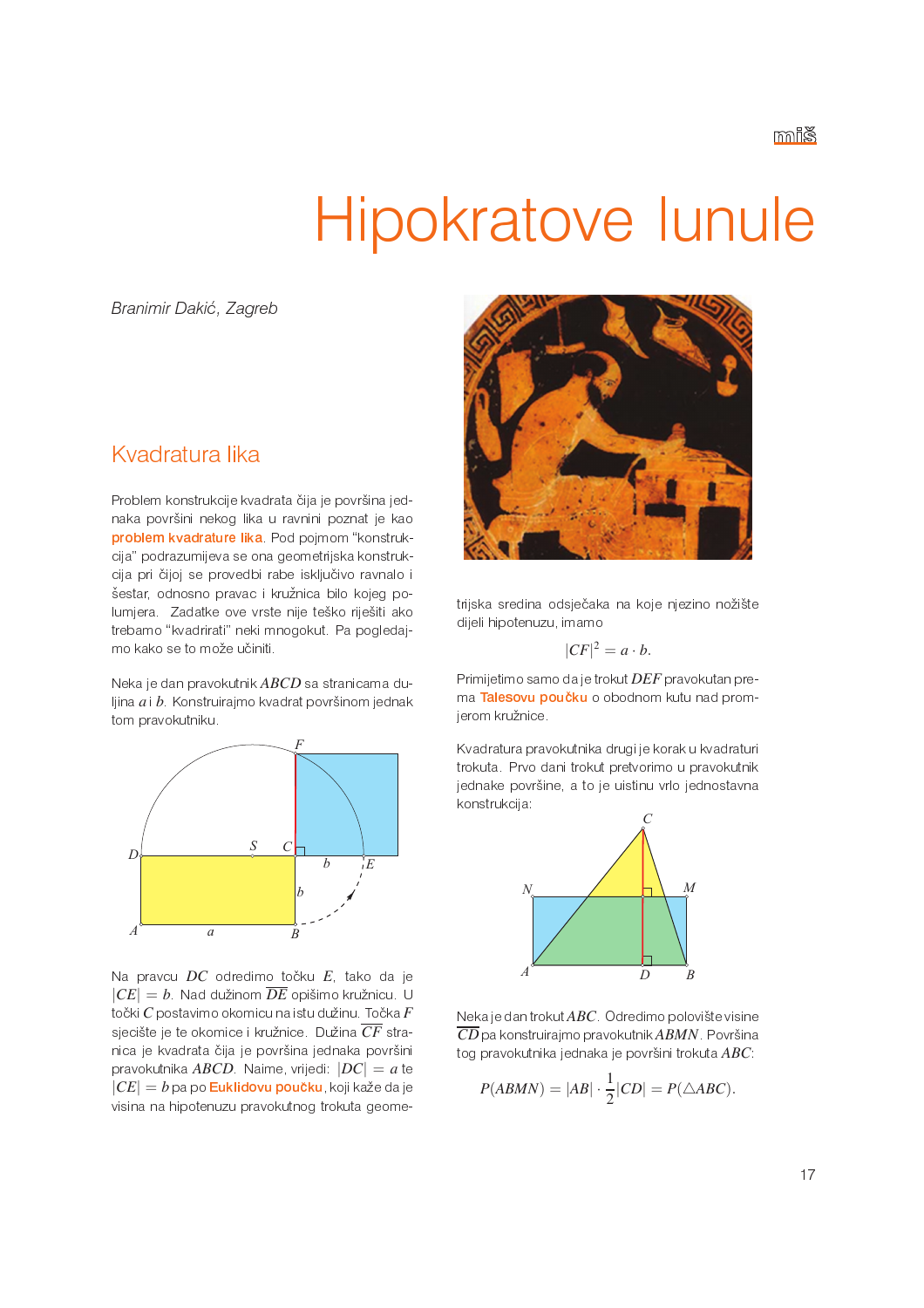Sada za dobiveni pravokutnik već poznatim postupkom konstruiramo kvadrat jednake površine.

Kako kvadrirati bilo koji mnogokut? Niti na ovo pitanje nije teško doći do odgovora. Prikažimo kako to učiniti za bilo koji četverokut ABCD.



Dijagonalom  $\overline{AC}$  podijelimo četverokut na dva trokuta. Neka je  $P(\triangle ABC) = P_1$ ,  $P(\triangle ACD) = P_2$ . Za svaki od dva trokuta konstruirajmo kvadrate jednakih površina. Neka su duljine stranica tih kvadrata jednake  $a_1$  i  $a_2$ . Konstruirajmo sada pravokutni trokut s katetama duljina  $a_1$  i  $a_2$ . Hipotenuza a tog trokuta stranica je kvadrata površinom jednakog četverokutu ABCD. Naime vrijedi:

$$
a^2 = a_1^2 + a_2^2 = P_1 + P_2 = P(ABCD).
$$

Kako mnogokut možemo dijagonalama iz jednog vrha izrezati na trokute, jasno je na koji se način može provesti konstrukcija njegove pretvorbe u kvadrat jednake površine.

Sve ovo što je izloženo, jednostavno je i odavna poznato. Prirodno je što se nadovezalo pitanje konstrukcije kvadrata površinom jednakom nekom liku u ravnini koji je omeđen zakrivljenim crtama, prije svega kružnim. Tako se pojavio i naoko po zahtjevnosti najjednostavniji problem određivanja kvadrata čija je površina jednaka površini danog kruga. Jedan je to iz trojke čuvenih antičkih problema, poznat kao kvadratura kruga. Ostala su dva trisekcija kuta i podvostručenje kocke (poznat još i kao Delijski problem), od kojih prvi zahtijeva konstrukciju kojom bi se dani kut podijelio na tri sukladna kuta, a drugi određivanje brida kocke koja bi imala dvostruko veći obujam od obujma zadane kocke. I opet naglašavamo kako "konstruirati" znači koristiti se isključivo ravnalom i šestarom.

Nijedan od triju navedenih problema uz dano ograničenje nije rješiv. To je relativno jednostavno dokazati za trisekciju kuta i podvostručenje kocke, ali za kvadraturu kruga baš i ne. Naime, problem se sastoji u tome da se za krug polumjera r konstruira kvadrat s duljinom stranice  $a$ , tako da vrijedi:

$$
r^2\pi = a^2.
$$

Valja dakle konstruirati dužinu duljine  $a = r\sqrt{\pi}$ . Umnožak dviju dužina nije problem konstruirati. Nije problem konstruirati ni dužinu koja je korijen iz neke dužine. Ali ono što je nemoguće jest konstruirati dužinu duljine  $\pi$ . Upravo je ta činjenica razlog zbog kojeg je kvadratura kruga "nemoguća misija". Dokaz da je to tako uslijedio je tek u 19. st. kad su se razvila do tada nepoznata matematička znanja, posebice iz područja algebre, znanja koja su probleme geometrijskih konstrukcija povezali s rješivošću algebarskih i transcedentnih jednadžbi. Naime, svi su konstruktibilni brojevi algebarski, tj. korijeni su algebarskih jednadžbi s racionalnim koeficijentima. Godine 1882. njemački matematičar Ferdinand Lindemann (1852. - 1939.) dokazao je da je broj  $\pi$  transcedentan, da nije dakle korijen nikoje algebarske jednadžbe s racionalnim koeficijentima pa je time ujedno dokazano kako nije moguće ravnalom i šestarom konstruirati dužinu čija je duljina jednaka  $\pi$ . Drugim riječima, problem kvadrature kruga je nerješiv.

# Malo povijesti

Kvadratura kruga vrlo je star problem i tijekom stoljeća njime su se bavili mnogi matematičari, ali i brojni amateri od kojih su mnogi, ne razumjevši matematičku argumentaciju, naivno vjerovali da su pronašli rješenje. Poznata su razna aproksimativna rješenja, od kojih evo jednog od jednostavnijih koje je vjerojatno nadahnuto Arhimedovim rezultatom da je  $\pi \approx 3\frac{1}{7}$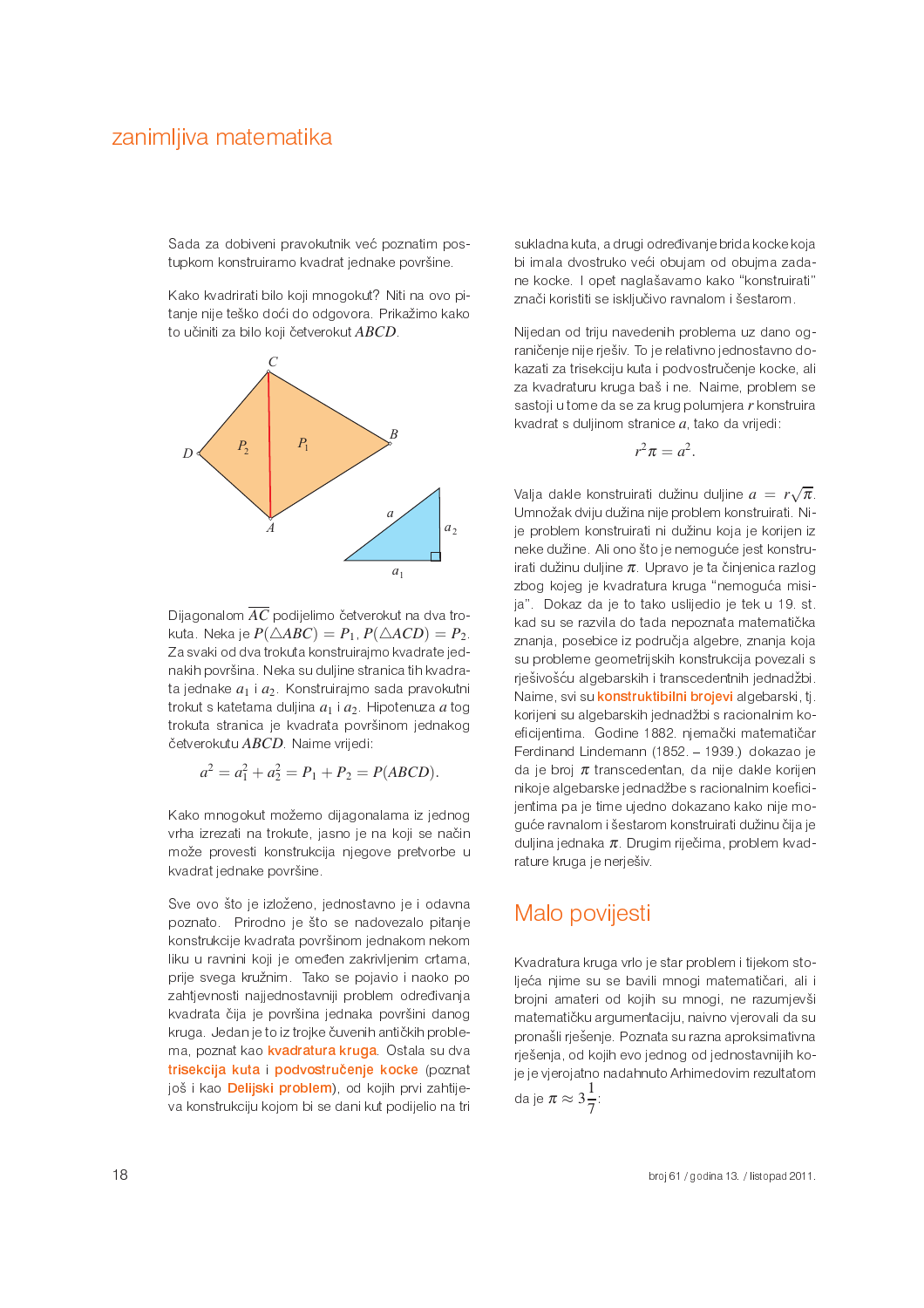

Neka je  $\overline{AB}$  promjer kruga sa središtem u točki  $S$ i polumjerom r. Dužinu  $\overline{AB}$  podijelimo na 14 jednakih dijelova te odredimo na njoj točku  $C$  koja je dijeli u omjeru 11 : 3. Položimo zatim okomicu u točki C na AB i neka ona kružnicu siječe u točki D. I konačno, konstruirajmo kvadrat EFDA nad dužinom  $\overline{AD}$ . Površina ovog kvadrata približno je jednaka površini kruga.

Primijetimo da je trokut ABD pravokutan s pravim kutom pri vrhu D (Talesov poučak). I sada računamo:

$$
P(EFDA) = (Euklidov poučak)
$$
  
=  $|AD|^2 = |AB| \cdot |AC| = 2r \cdot \frac{11}{14} 2r$   
=  $\frac{22}{7}r^2 \approx 3.14285r^2$ .

Uočavamo kako je ovom jednostavnom konstrukcijom relativno dobro "kvadriran" dani krug jer je postignuta točnost broja  $\pi$  na dvije decimale.

Dodajmo na kraju ovog dijela kako je danas sintagma "kvadratura kruga" opća metafora za neki problem ili zadatak za koji je intuitivno jasno da je nerješiv ili neprovediv pa se često rabi u novinskim napisima kao svojevrstan oblik zornosti.

Naš je cilj u ovom članku prikazati neke zanimljive probleme kojima se među prvima bavio grčki filozof i matematičar Hipokrat iz Hiosa i u kojima se provodi kvadratura lunula Lunule su konkavni dijelovi ravnine omeđeni lukovima dviju kružnica.

Recimo koju riječ i o samom Hipokratu, premda o njemu baš i nema pouzdanih i osobitih povijesnih tragova. Rođen je na malom otoku Hiosu u Egejskom moru. Živio je u 5. stoljeću prije Krista i bavio se, kao i Tales, trgovinom "na veliko". U povijesnim zapisima može se pročitati kako je bio naivan pa su ga neki kupci izvarali. Druga priča kaže da su njegove brodove krcate robom opljačkali gusari. Bilo kako bilo, očajan i osiromašen zaputio se u Atenu ne bi li našao pravicu i oporavio svoj imetak. Pri tom traganju, koje je potrajalo, Hipokrat je upoznao neke mudre ljude koji su ga zaveli na izučavanje geometrije. U tome je bio neusporedivo uspješniji nego li u trgovini. Danas se Hipokrata smatra jednim od najvećih geometričara u povijesti. Bio je prvi (prije Euklida) koji je pokušao posložiti geometriju u deduktivan logički sustav i prema nekim povijesnim tragovima napisao je kapitalno djelo "Osnove geometrije", koje nažalost nije sačuvano. Danas je Hipokrat najpoznatiji po svojim radovima o lunulama pa se tako uvijek kad je o njima riječ govori o Hipokratovim lunulama. Ti su njegovi radovi najvjerojatnije potaknuti rješavanjem problema kvadrature kruga u čiju je rješivost Hipokrat bio uvjeren upravo zbog uspjelih kvadratura lunula.

Vieruje se kako je Hipokrat poznavao tri vrste lunula i riješio problem njihove kvadrature. Prvi je problem vezan uz jednakokračan pravokutni trokut.

### Kvadratura lunule

Trokut ASB je jednakokračan i pravokutan. Kružnica oko  $S$  koja prolazi točkama  $A$  i  $B$  i polukružnica nad  $\overline{AB}$  određuju lunulu. Dokažimo da je površina lunule (plavo) jednaka površini trokuta (žuto).

Prvo ćemo pokazati da je površina  $(P_1)$  polukruga nad  $\overline{AB}$  jednaka površini ( $P_2$ ) kružnog isječka ASB:  $P_1 = \frac{1}{2} \cdot \left(\frac{a\sqrt{2}}{2}\right)^2 \pi = \frac{a^2}{4} \pi$ . A očito je  $P_2 = \frac{1}{4} \cdot a^2 \pi$  te je  $P_1 = P_2$ .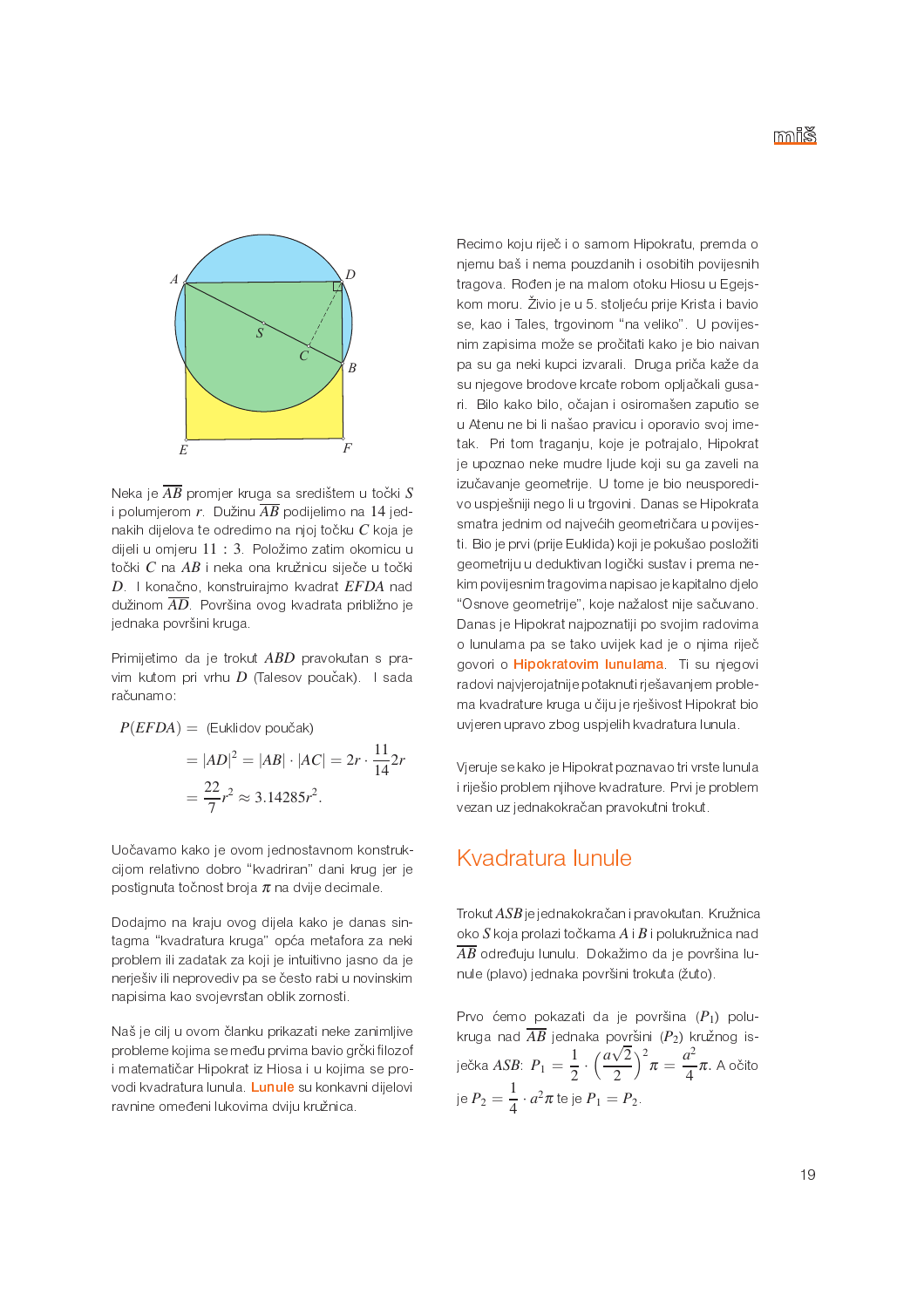

Kad i od  $P_1$  i od  $P_2$  oduzmemo površinu kružnog odsječka (zeleno) dobit ćemo isto, a to je i bila tvrdnja.

Drugi je primjer vezan uz trapez

Neka je dan jednakokračan trapez čije su duljine stranica u sljedećem omjeru  $|AB|$ :  $|BC|$ :  $|CD|$ :  $|DA| = \sqrt{3} : 1 : 1 : 1$ 

Trapezu opišimo kružnicu (to je izvedivo za svaki jednakokračan trapez) sa središtem u točki S. Zatim konstruirajmo trokut ABE koji je sličan trokutu  $ASD$ 

Zbroj površina triju sukladnih odsječaka (zeleno) kruga sa središtem S i s osnovkama  $\overline{AD}$ ,  $\overline{DC}$  i  $\overline{CB}$ jednak je površini odsječka (koji im je sličan s koeficijentom sličnosti  $\sqrt{3}$ ) kruga sa središtem u  $E$ 



i s osnovkom AB (žuto). Dakle, površina trapeza ABCD jednaka je površini obojane lunule (plavo).

Još se jedna vrsta lunula pripisuje Hipokratu iz Hiosa. U njima je konstrukcija lunule vezana uz konkavni peterokut kojem su duljine uzastopnih stranica u omjeru  $\sqrt{3}$  :  $\sqrt{3}$  :  $\sqrt{2}$  :  $\sqrt{2}$  :  $\sqrt{2}$ .



Ruski matematičari Čebotarjov i Dorodnov pokazali su kako se ovaj niz zaključuje s lunulama konstruiranim za šesterokut i osmerokut. No ova dva slučaja, kao i treći Hipokratov, dovoljno su složena pa ih ovdje ne obrađujemo, a čitatelje koje to zanima upućujemo na [5].

# Tri zadatka

U školskoj matematici, čak i na razini osnovne škole, povijesni zadaci vezani uz krug i kružnicu mogu osvježiti nastavu matematike i doprinijeti poticaju interesa za učenje matematike. Umjesto šturih računskih zadataka znatno su sadržajniji oni "čisto" geometrijski.

Takva su prije svega dva vrlo poznata, jednostavna i lijepa Arhimedova zadatka vezana uz površine likova omeđenih kružnim lukovima. I jedan i drugi našli su svoje mjesto u MiŠ-u i to uz temu Dokazi bez riječi, Soljenka u MiŠ-u 41 (str. 15.), a Arbelos ili krznarski nož u MiŠ-u 55 (str. 211.). U prvom valja dokazati kako je površina "soljenke" (plavo) jednaka površini kruga omeđenog crvenom kružnicom, a u drugom da je površina "krznarskog noža" ili arbelosa (narančasto) jednaka površini kruga čiji je promjer dužina  $\overline{CD}$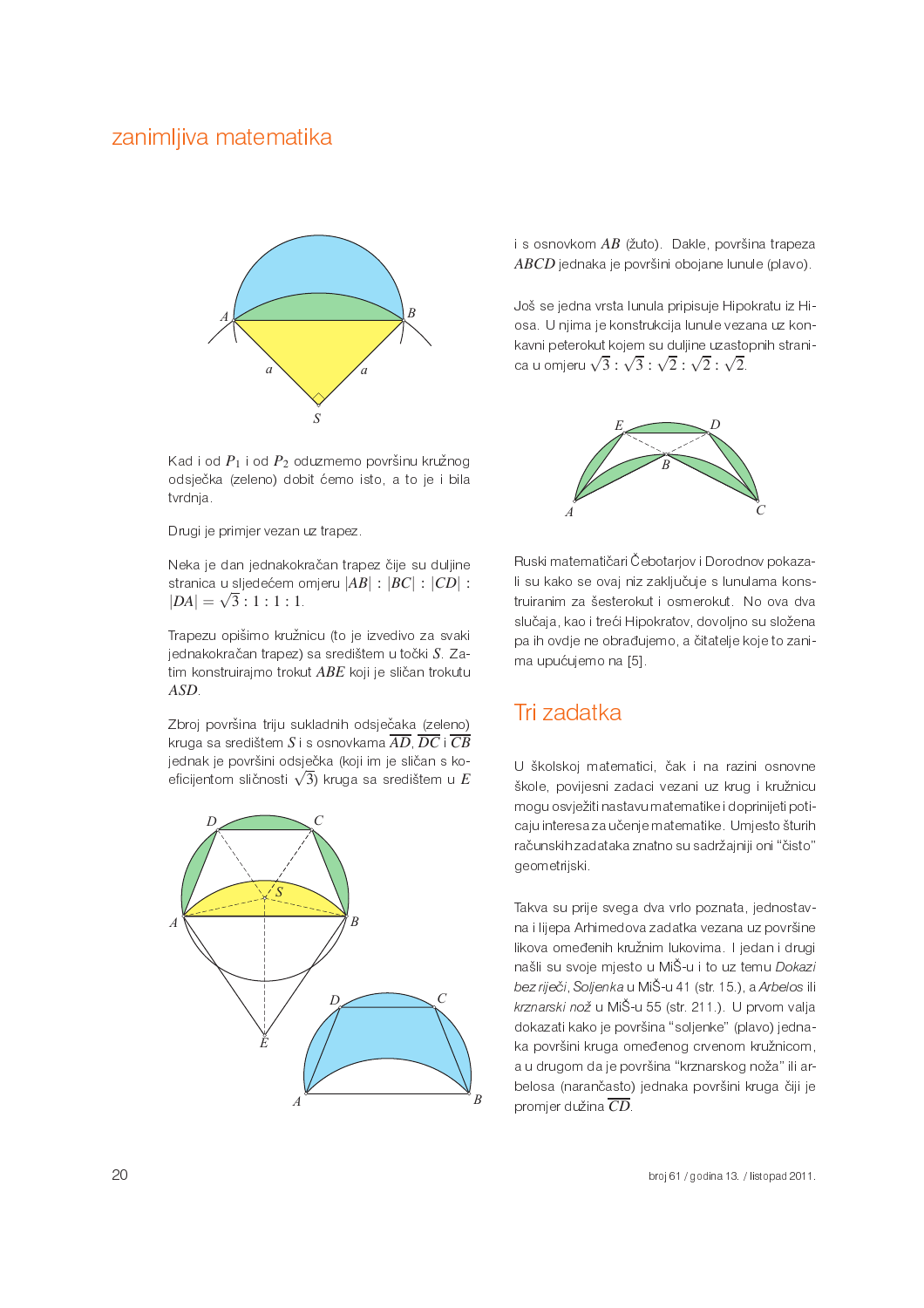

Vrlo je poznat i sljedeći zadatak, usko povezan s Hipokratovom prvom lunulom: Polukružnice opisane nad katetama pravokutnog trokuta i polukružnica opisana nad hipotenuzom određuju dvije lunule (plava i zelena). Zbroj površina tih lunula jednaka je površini trokuta (žuto).

Prvo uočimo da je zbroj površina polukrugova nad katetama  $a \mid b$  jednak površini polukruga nad hipotenuzom c. što izravno proistječe iz Pitagorina poučka. Naime, pomnožimo li jednakost  $a^2 + b^2 = c^2$  sa  $\pi/8$  dobit ćemo.

$$
\frac{1}{2} \cdot \left(\frac{a}{2}\right)^2 \pi + \frac{1}{2} \cdot \left(\frac{b}{2}\right)^2 \pi = \frac{1}{2} \cdot \left(\frac{c}{2}\right)^2 \pi.
$$

Ako sada od polukrugova nad katetama oduzmemo kružne odsječke (bijelo na slici), dobit ćemo



lunule, a ako od velikog polukruga oduzmemo iste te odsječke, dobit ćemo pravokutni trokut. Od dviju jednakih veličina oduzeli smo tako jednake veličine i dobili jednake rezultate.

Zgodno je napomenuti kako su dvije lunule konstruirane nad katetama jednako široke. Promjeri dvaju najvećih upisanih krugova jednake su veličine, svaki od njih jednak je polovini razlike zbroja duljina kateta i duljine hipotenuze.



## I još nekoliko zadatka

Na našem Panoptikumu prikazano je nekoliko zadataka bliskih temi ovoga članka. Crteži su izrađeni prema radovima Antonija Gutirreza. Čitateljima MiŠ-a svesrdno preporučujemo prelijepe stranice (Geometry Step by Step, from the Land of the Incas) [3] ovog uistinu plodnog i kreativnog matematičara. A mi ovdje dodajmo još nekoliko zadataka:

1. Stranice trokuta ABC promjeri su triju kružnica. Zbroj površina P1, P2 i P3 triju likova (plavo, narančasto i zeleno) umanjena za površinu S krivocrtnog trokuta jednaka je dvostrukoj površini trokuta ABC.



Dokaz iskazane tvrdnje izložen je u [2], a može se naći i u [4]. Napomenimo da je prelijep ruski matematičko-fizički časopis "Kvant" namijenjen